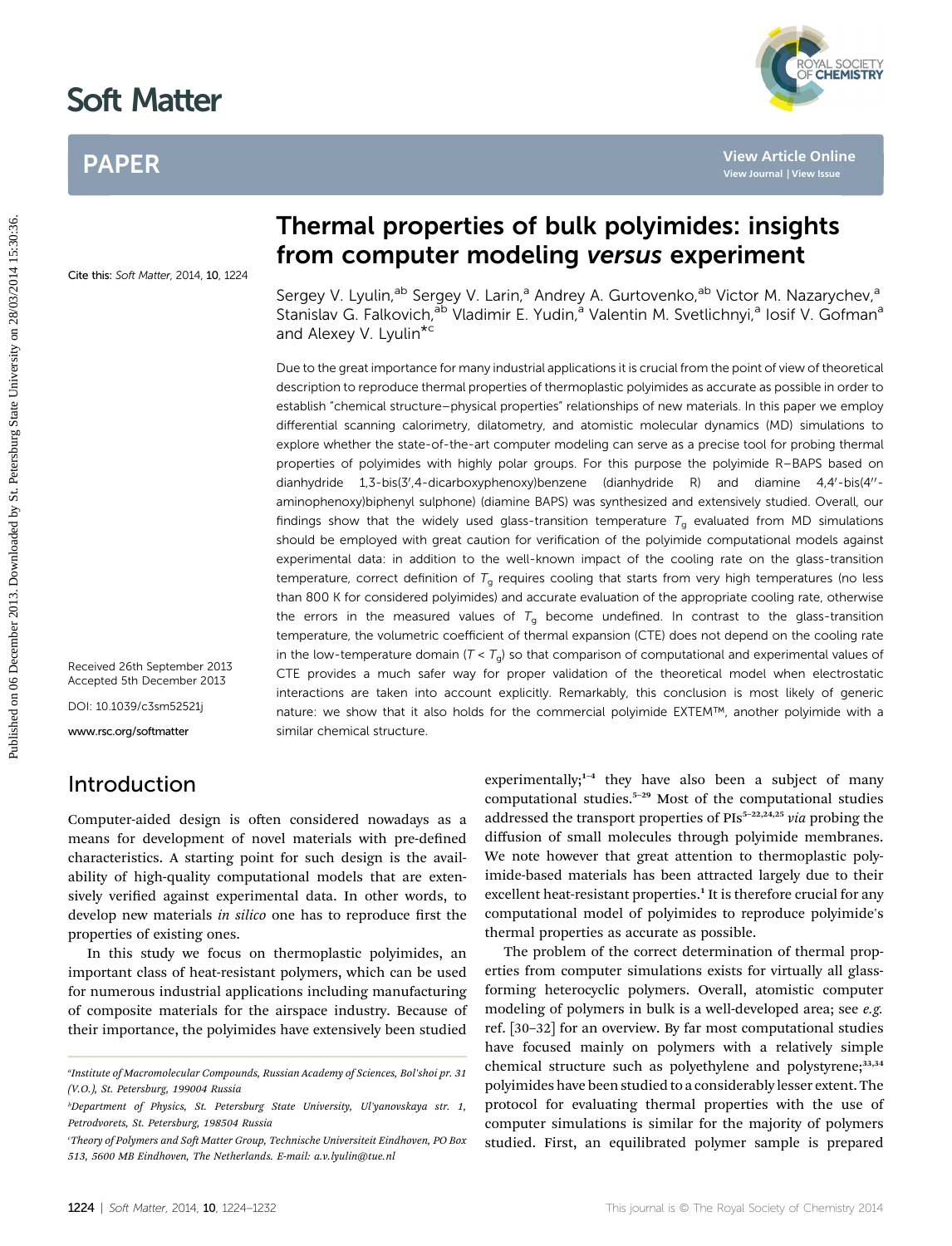through simulation of the system at elevated temperatures that are well above the glass-transition temperature. The equilibrated sample is then cooled down until the room temperature has been reached and the thermal properties (such as the glass transition temperature,  $T_{\rm g}$  which exceeds significantly room temperature in the case of polyimides) are calculated.<sup>21-23,25,27,28,30,35-40</sup> However, the subsequent comparison of the calculated values of  $T_g$  with experimental data is not straightforward due to an enormous difference (up to 10–15 orders of magnitude) in the cooling rates employed in computer simulations and experiments.<sup>21</sup>–23,25,27,28,37,40 Computer modeling normally overestimates the glass-transition temperature due to extremely high cooling rates because of which one should employ some empirical logarithmic corrections before making a comparison with the experiment.<sup>29,36,39,41</sup> Unfortunately, such corrections are polymer-specific; extracting the corresponding dependence of the glass-transition temperature on the cooling rate requires extensive simulation efforts: to get just a few data points on the logarithmic " $T_g$  – cooling rate" curve implies an increase in the required simulation time by several orders of magnitude. Puser<br>
Procedure and the system at element emperature that<br>
the system at element in the system at element in the community of the system at the system at the system of the system at the system of the system at the system

In this paper we employ differential scanning calorimetry (DSC), dilatometry, and atomic-scale molecular-dynamics (MD) simulations to explore whether the state-of-the-art computer modeling can serve as a precise tool for probing thermal properties of polyimides. For our study the polyimide R–BAPS (based on R dianhydride 1,3-bis(3′,4-dicarboxyphenoxy)benzene and diamine BAPS 4,4′-bis(4′′-aminophenoxy)biphenyl sulphone) was synthesized, see Fig. 1 for the chemical structure of its monomer unit. From the point of view of theoretical description the atomistic computer modeling of this polyimide is challenging: due to an oxidized sulphone group in its monomer unit the partial atomic charges of the polymer are far from zero and cannot be neglected. This is in contrast to e.g. polystyrene that has rather small and therefore negligible partial charges. The presence of strong intermolecular electrostatic interactions considerably slows down local dynamics of a polymer in the bulk, so proper equilibration of the polymer sample can require enormous computational efforts. Furthermore, modification of a polyimide diamine fragment by adding such polar groups leads to significant improvement of its thermal properties as is seen from experiments.<sup>3,4,6,38,42</sup>

Overall, our results indicate that the glass-transition temperature  $T_g$  evaluated from computer modeling should be used with caution for verification of the computational model of a bulk polymer against experimental data, especially for the systems in which electrostatic interactions play a crucial role. The main reason for this conclusion is that the slope of the density–temperature curve in the high-temperature domain  $(T > T<sub>o</sub>)$  may be very sensitive to the cooling rates accessible for simulations, making additional errors in the evaluation of  $T_g$ undefined. In contrast to the glass-transition temperature, the volumetric thermal expansion coefficient (CTE) does not depend on the cooling rate at the temperatures  $T < T_{g}$ . Therefore, to validate the theoretical model the CTE would be much more preferable. Remarkably, this conclusion is also confirmed for the commercial polyimide EXTEM™, another polyimide with a sulphone group in the monomer unit, see Fig. 1.

## Methods

## Experimental methods

Polyamic acid (PAA) was obtained by polycondensation of 1,3  $bis(3', 4, -dicarboxyphenoxy)benzene (R) and 4,4'-bis(4''-aminoc)$ phenoxy)diphenylsulphone (BAPS) in 20 wt% solution of *N*-methyl-2-pyrrolidone (NMP) at 25  $^{\circ}$ C. Diamine BAPS was supplied by Wakayama Seika Co., Ltd. (Japan).

A series of polyimides with different molecular weights was synthesized by controlling the ratio of monomers to the endcapper (phthalic anhydride PA). Molecular-weight control was promoted through stoichiometric offset of the monomers (dianhydride, diamine and phthalic anhydride) according to the Carothers relationship. The polyamic acids (R–BAPS–PA) were converted to their respective polyimides by using solution imidization techniques. An azeotropic liquid, toluene, was added to PAA solution to achieve 80/20 ratio of NMP to toluene, and stirred at about 180  $^{\circ}$ C in a nitrogen atmosphere. After about five hours of the azeotropic distillation of by-product water, yellow-brown highly viscous solution of PI with PA end groups is obtained. After cooling down to room temperature the PI solution is diluted with NMP, added slowly into the vessel with alcohol and stirred vigorously. The produced white powder was filtered, washed with water, and dried in a vacuum oven at



Fig. 1 The chemical structure of monomer units of polyimides R–BAPS and EXTEM™.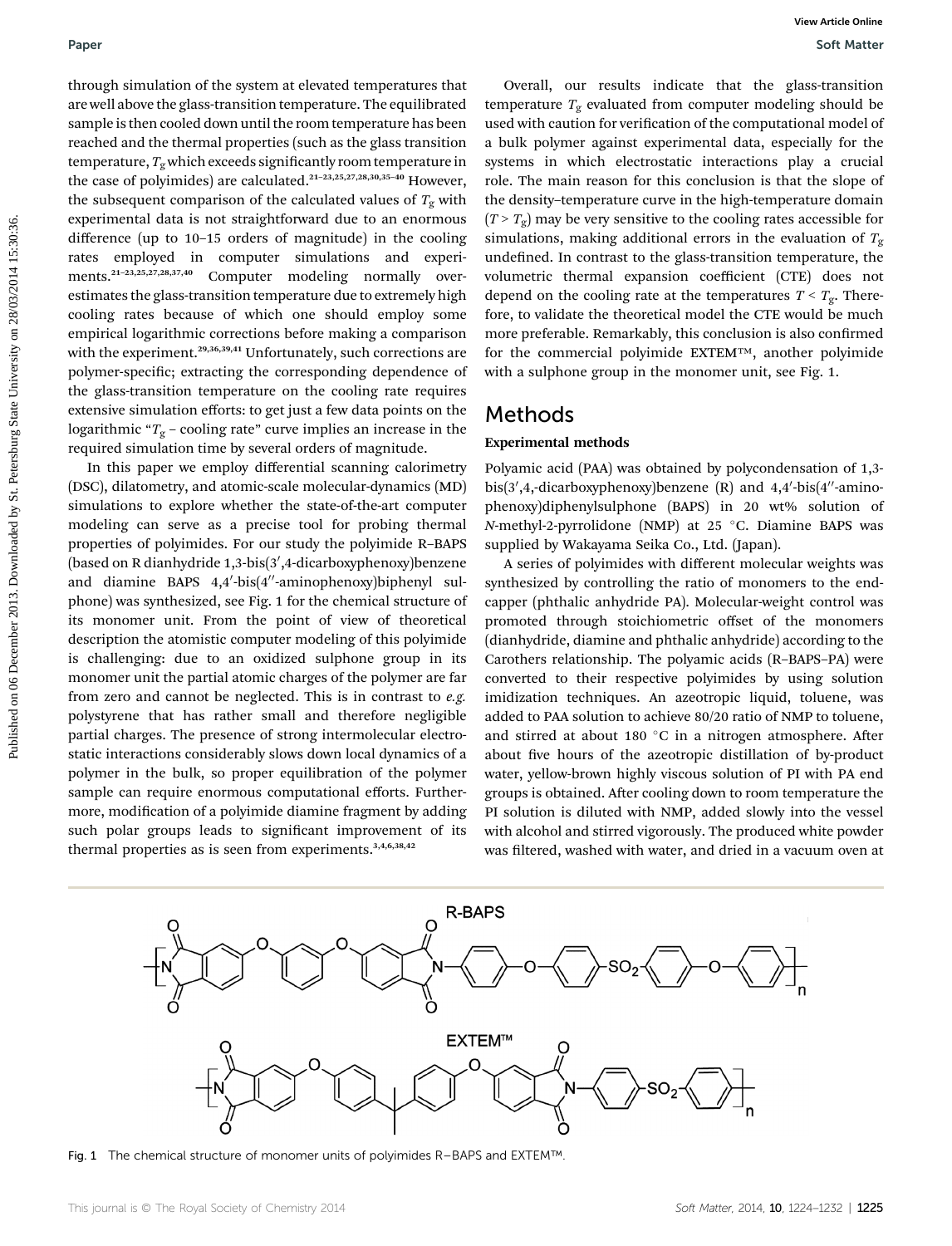200  $^{\circ} \mathrm{C}$  overnight and subsequently at 250  $^{\circ} \mathrm{C}$  for two hours to ensure complete imidization. The standard infra-red spectroscopy was used to confirm the formation of polyimides via the characteristic absorption peaks at 1780  $\mathrm{cm}^{-1}$ , 1720  $\mathrm{cm}^{-1}$ , 1380  $\text{cm}^{-1}$ , and 725  $\text{cm}^{-1}$  that are typical for aromatic PIs.

Polymer molecular weights  $M_n$  have been determined by size-exclusion chromatography (SEC) in DMF at a flow rate of 1.0 mL min<sup>-1</sup> and at temperature  $T = 40$  °C. The system was comprised of a Waters 515 HPLC pump, a Waters 2410 RI detector, a Waters 2457 Dual l absorbance detector, a column oven, and a PolymerLabs PLgel 5 mm MIXED-C 300  $\times$  7.5 mm column. The column was calibrated with a series of narrow molecular-weight distribution poly(methyl methacrylate)s using PolymerLabs standards.

Differential scanning calorimetry (DSC) measurements have been performed to estimate the glass-transition temperature  $T_g$ of the series of polyimides with different molecular weights by using 3–6 mg samples contained in a platinum crucible with a heating velocity of 10  $^{\circ}\textrm{C min}^{-1}$  in a nitrogen atmosphere.

To measure the coefficient of linear thermal expansion, CLTE, the cylindrical sample of the R–BAPS polyimide with the maximal value of  $M_n$  has been prepared by hot pressing of R–BAPS powder at  $T = 300$  °C with the use of a compressive pressure of 600 MPa. The sample was subsequently cooled down to room temperature in the press-mould under the same pressure. The diameter and the height of the sample amounted to 10 and 30 mm, respectively. In order to dissipate the residual mechanical stress the sample was annealed by heating up to 205  $^{\circ}$ C in the unloaded state.

To control the quality of the polyimide sample, the density of the material has been refined by the floatation method. The mixtures of toluene and carbon tetrachloride were used for this test. The obtained value of the density,  $1.365 \pm 0.002$   ${\rm g \ cm}^{-3}$ , was in agreement with that measured in previous studies.<sup>4</sup>

The CLTE measurements have been carried out by linear dilatometry using a TMA Q400 (TA Instruments, USA) thermomechanical analyzer. The cylindrical sample was heated from 20 °C to 205 °C with a heating rate of 5 deg min<sup>-1</sup>; a small,  $\sim$ 120 Pa, constant compressive load was applied to the flat ends of the sample. During the CLTE tests the changes in the sample length due to temperature variation were monitored. In the case of isotropic samples, the temperature dependence of the volumetric coefficient of temperature expansion, CTE, was simply recalculated from the experimental values of CLTE  $(CTE = 3 \times CLTE).$ 

#### Computer simulation methods

Bulk samples of heat-resistant polyimides R–BAPS and EXTEM™, Fig. 1, have been studied through atomic-scale molecular-dynamics (MD) simulations. Both polymer systems are comprised of 27 polyimide chains. Each R–BAPS chain consists of eight monomer units; such chains are shown to be long enough to eliminate the influence of the molecular weight of chains on the thermal properties of samples (see next section). In turn, each EXTEM™ chain consists of nine monomer units, ensuring that the molecular weights of R–BAPS and

EXTEM™ chains are approximately the same. The total number of atoms in the polyimide samples was around 18 400 (for R-BAPS) or 20 000 (for EXTEM™). The atomistic force-field GROMOS96 (ref. 43) was used for both R–BAPS and EXTEM™ polyimides. To evaluate partial charges the Firefly package<sup>44</sup> was used to perform the Hartree–Fock (HF) calculations on a polyimide monomer unit at the 6-31G\* level, the charges were assigned by the Mulliken method.<sup>42</sup> We note that both R–BAPS and EXTEM™ monomer units have relatively large partial charges due to the presence of sulphone groups. The Lennard-Jones interactions were cut off at 1 nm. The particle-mesh Ewald method was used to handle the long-range electrostatic interactions.45,46 All bond lengths were kept constant with the LINCS algorithm.<sup>47</sup> The simulations were performed in the NpT ensemble. The Berendsen thermostat and barostat were employed to control the temperature and pressure, respectively.<sup>48</sup> The time step was set to 2 fs. Energy conservation was confirmed through additional short simulations in the NVE ensemble. All simulations were performed with the use of the GROMACS simulation suite<sup>43,49,50</sup> on the Lomonosov supercomputer (computational facilities of Moscow State University, 38-th place in top-100 world ranking). Typical simulation runs employ 48 CPU cores. The total simulated time exceeded 25 microseconds which corresponded to about 480 000 CPU · hours (approx. 55 CPU $\cdot$ years). Soft Matter<br>
2013. One may be a complete that the contrast of the same of the same of the same of the same of the same of the same of the same of the same of the same of the same of the same of the same of the same of the

To generate initial polymer melt samples different methods have been reported in the literature, which include various Monte-Carlo schemes, coarse-grained approaches with followup reverse-mapping procedures and direct simulations of polymerization reactions.<sup>51</sup>–<sup>54</sup> However, for heterocyclic polymers some of these protocols<sup>8,12,21</sup> may produce various artifacts related to concatenation of phenyl rings and side groups and require generation of initial structures at very low densities (around 10% of the target values) and subsequent compression at extremely high pressure (several tens of thousands of bars). An atomistic single-chain sampling generation procedure that combines pivot Monte Carlo moves for rotatable torsions and standard MD algorithms to explore various oscillatory modes of chains has been developed in ref. [20]; the method allows one to generate equilibrium melt structures at given temperature. However, in all the approaches mentioned it is the density which is used to monitor the system equilibration<sup>8,12,15,21,25</sup> which may be inaccurate as shown in our previous work.<sup>42</sup>

In this study preparation of a polyimide sample was performed at an elevated temperature ( $T = 600$  K) and followed closely by a two-step procedure described in detail in the preceding publication.<sup>42</sup> Briefly, the basic idea was to decrease (by about two orders of magnitude) the equilibration time by switching off strong intra- and intermolecular electrostatic interactions in the system. As a first step, after compression (with the maximum value being around 300 bar only) and annealing of an initially "gaseous" polyimide sample, the system was simulated for 3 microseconds with the partial charges switched off. As shown, $42,55$  full equilibration for the polyimide of the chosen molecular weight requires  $\sim$ 1.5  $\mu$ s. Therefore, first 2 microseconds of simulations were considered as the equilibration period. The third microsecond of MD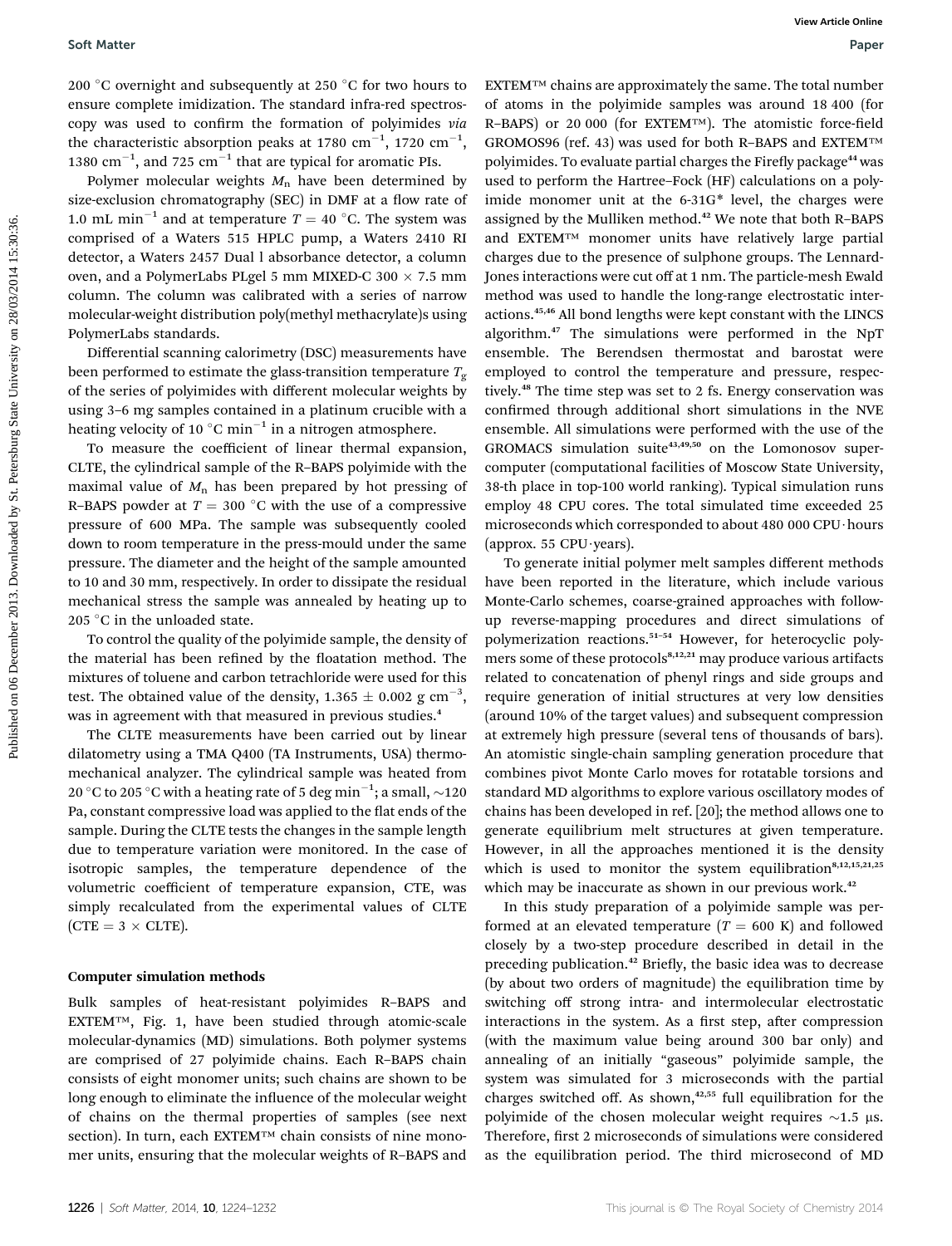simulations was used for preparation of 11 polyimide samples which were taken from the microsecond MD trajectory every 100 ns. As a second step of the procedure, the partial charges were switched on and each sample with full electrostatics was further equilibrated for 100 ns. This time span was shown to be one order of magnitude higher than typical relaxation times in the system under study (the relaxation times of autocorrelation functions for the density<sup>38</sup> of the system and for the end-to-end chain vector were estimated to be less than 10 ns). Therefore, a 100 ns time span is proved to be long enough for proper equilibration after switching electrostatics on.<sup>42</sup>

The prepared sets of samples (both samples with and without partial charges) were used for the investigation of thermal properties. The samples with partial charges switched off were cooled down with five different cooling rates to room temperature. The corresponding density– temperature curves were used then for evaluating the glass transition temperature and the volumetric thermal expansion coefficient; both thermal characteristics were averaged over all the 11 polyimide samples. To get insight into the influence of long-range electrostatic interactions, we chose one of the cooling rates considered and repeated the same measurements of the thermal properties for the polyimide samples with full electrostatics. **Published on 10** December 2013. Download by the continent of the properties on the properties of the properties on the continent of the properties on the continent of the properties on the continent of the properties on

## Results

## The static structure factor

In order to explore the structure of the considered R–BAPS samples at different temperatures with and without electrostatic interactions, we calculated the static structure factor  $S(q)$ , Fig. 2, in addition to the radius of gyration reported in our recent publication.<sup>42</sup>

As can be followed from Fig. 2, switching on the electrostatic interactions does not lead to significant change in the polyimide structure both at low (290 K) and at high (600 K) temperatures. Furthermore, the positions of the pronounced first peak and also of the second peak are very similar to what is expected for other polymers, e.g. polystyrene.<sup>56</sup>

### The glass-transition temperature

The glass transition temperature of a series of R–BAPS polyimide samples of various molecular weights was measured by DSC. The results are presented in Fig. 3. It is seen that the glass transition temperature  $T_g$  for relatively short chains increases with molecular weight (oligomer-like behavior), while there is no change in the glass transition temperature for longer chains (polymer-like behavior). Such a molecular-weight dependence of  $T<sub>g</sub>$  can often be described by the well-known Fox–Flory's law<sup>57</sup>

$$
T_{\rm g} = T_{\rm g0} - K/M_{\rm n} \tag{1}
$$

where  $T_{\text{g0}}$  is the glass transition temperature of a polymer with infinite molecular weight,  $K$  is an empirical parameter and  $M_n$  is the number-average molecular weight. Indeed, the experimental data presented in Fig. 3 can be fitted very well with the use of eqn (1) and the following set of parameters:  $T_{\text{g0}} = 222 \text{ }^{\circ}\text{C}$ and  $K = 80$  °C kg mol<sup>-1</sup>. The beginning of the polymer-like behavior can be identified from Fig. 3 as  $M_n \sim 6 \text{ kg mol}^{-1}$ .

In other words, starting from the value of  $M_n \sim 6$  kg mol<sup>-1</sup> further increase in the number-average molecular weight of R– BAPS polyimides leads to the increase in  $T_g$  by less than 15–18 degrees, which is comparable with typical errors in calculation of  $T_{\rm g}$  from simulation data.<sup>42</sup>

The experimental results for the glass transition temperature of the R–BAPS polyimide can now be used for setting up a



Fig. 2 The static structure factor S(q) for the R–BAPS polyimide at temperatures 600 K (a) and 290 K (b) with (c) and without (d) partial charges.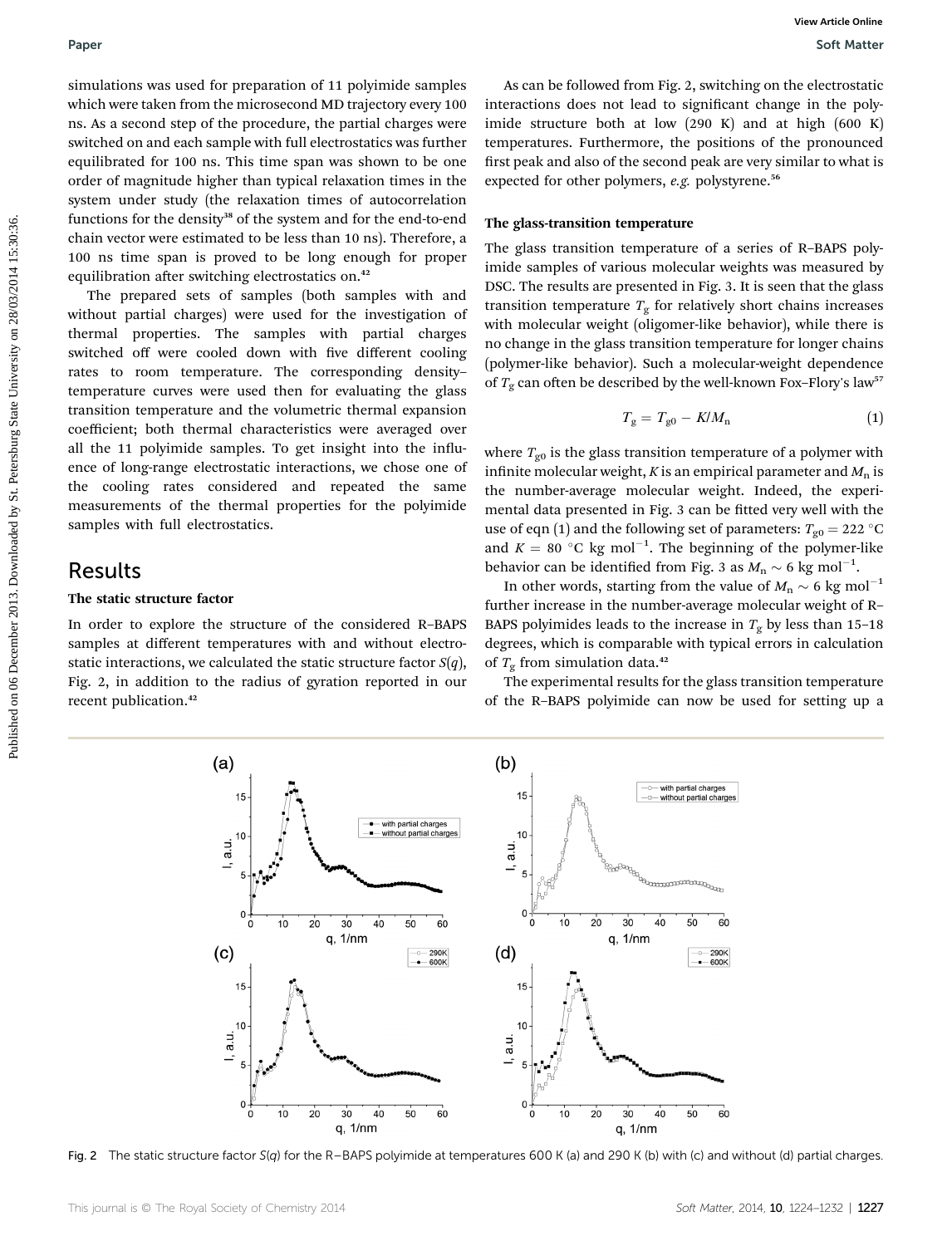

Fig. 3 The glass transition temperature of a series of R–BAPS polyimide samples versus the number-average molecular weight of a polymer as measured by differential scanning calorimetry. Also shown are the fit to the Fox–Flory law (dashed line) and the beginning of the polymer-like behavior (vertical dotted line).

polymer sample to be studied in atomistic computer modeling. To make molecular-dynamics (MD) simulations as efficient as possible one should consider relatively short chains as this speeds up polymer sample equilibration. On the other hand, the polymer chains cannot be too short to eliminate sensitivity of polymer's thermal properties to the molecular weight. According to Fig. 3, the polymer-like behavior starts at  $M_n \sim 6$  kg  $mol^{-1}$ , because of which we chose the chain length in simulations to be 8 monomer units (this degree of polymerization corresponds to  $M_{\rm n}$   $\sim$  6.4 kg mol<sup>-1</sup>). In addition, with use of the virtual bond model<sup>58-61</sup> we also estimated that the value of the Kuhn segment for the R–BAPS polyimide is around 1 nm which is close to the Kuhn segment calculated previously by the AM1 method.<sup>58</sup> The calculated value of the Kuhn segment implies that a polyimide chain of 8 monomer units consists of  $\sim$ 18 Kuhn segments and can therefore be considered as a Gaussian chain. This provides further support for the chosen length of R– BAPS chains to be used in simulations and for the polymer-like behavior of the corresponding polymer samples.

For the R–BAPS polyimide of the chosen molecular weight we have performed microsecond atomic-scale molecular dynamics simulations and evaluated the glass transition temperature, see "Computer simulation methods" section for details. To estimate the influence of the cooling rate on the glass transition temperature, 11 well-equilibrated polyimide samples with partial charges switched off were cooled down stepwise from 600 K to 290 K with five different cooling rates.

The cooling rates ranged from  $\gamma = 1.5 \times 10^{14}$  K min<sup>-1</sup> (4 ps of MD simulations for each 10 K temperature step) to  $\gamma = 1.5 \times$  $10^{10}$  K min<sup>-1</sup> (40 ns of MD simulations for each 10 K step, amounting to  $1.28 \mu s$  of MD simulations for a single sample or to  $~14$  µs-long simulations for all the samples). The corresponding "density–temperature" curves for different cooling rates are presented in Fig. 4a (all curves were averaged over 11 samples).

The experimental value of the glass transition temperature for the R–BAPS polyimide of the same molecular weight as that



Fig. 4 The mass density of the R–BAPS polyimide as a function of temperature for the samples without (a) and with (b) partial charges with different cooling rates. Dashed lines indicate the same slope for all cooling rates in the low-temperature domain ( $T < T<sub>g</sub>$ ) and vertical dotted lines serve as guide for the eye to define the  $T<sub>g</sub>$  value at different cooling rates.

in simulations was estimated to be  $\sim$ 210 °C or 483 K, see Fig. 3. As is evident from Fig. 4, the slope of the "density–temperature" curves in the low-temperature domain  $(T < T_{\varphi})$  does not depend on the cooling rate, while the corresponding slope in the hightemperature domain  $(T > T_g)$  is clearly cooling-rate dependent within the temperature range studied. As the slope of the "density–temperature" curves should not depend on the cooling rate, we conclude that the value of the cooling rate in MD simulations cannot be taken arbitrary: an appropriate value of the cooling rate should be chosen such that the slope of the "density–temperature" curves in the high-temperature domain  $(T > T<sub>g</sub>)$  would be cooling-rate insensitive. The wide range of slopes of the  $\rho(T)$  curves in the high-temperature domain may be related to the increase of the vitrification area induced by the combination of polyimide spatial mobility restrictions and extremely high cooling rate.

To verify this we carried out additional extensive simulations at higher temperatures for the systems with electrostatic interactions, with cooling starting from 800 K (all 11 samples were heated from 600 K to 800 K, equilibrated further during 100 ns and after that the electrostatic interactions were switched on) which require the use of smaller simulation time steps, namely, 1 fs, Fig. 4b. For these systems we obtained the  $\rho(T)$  dependence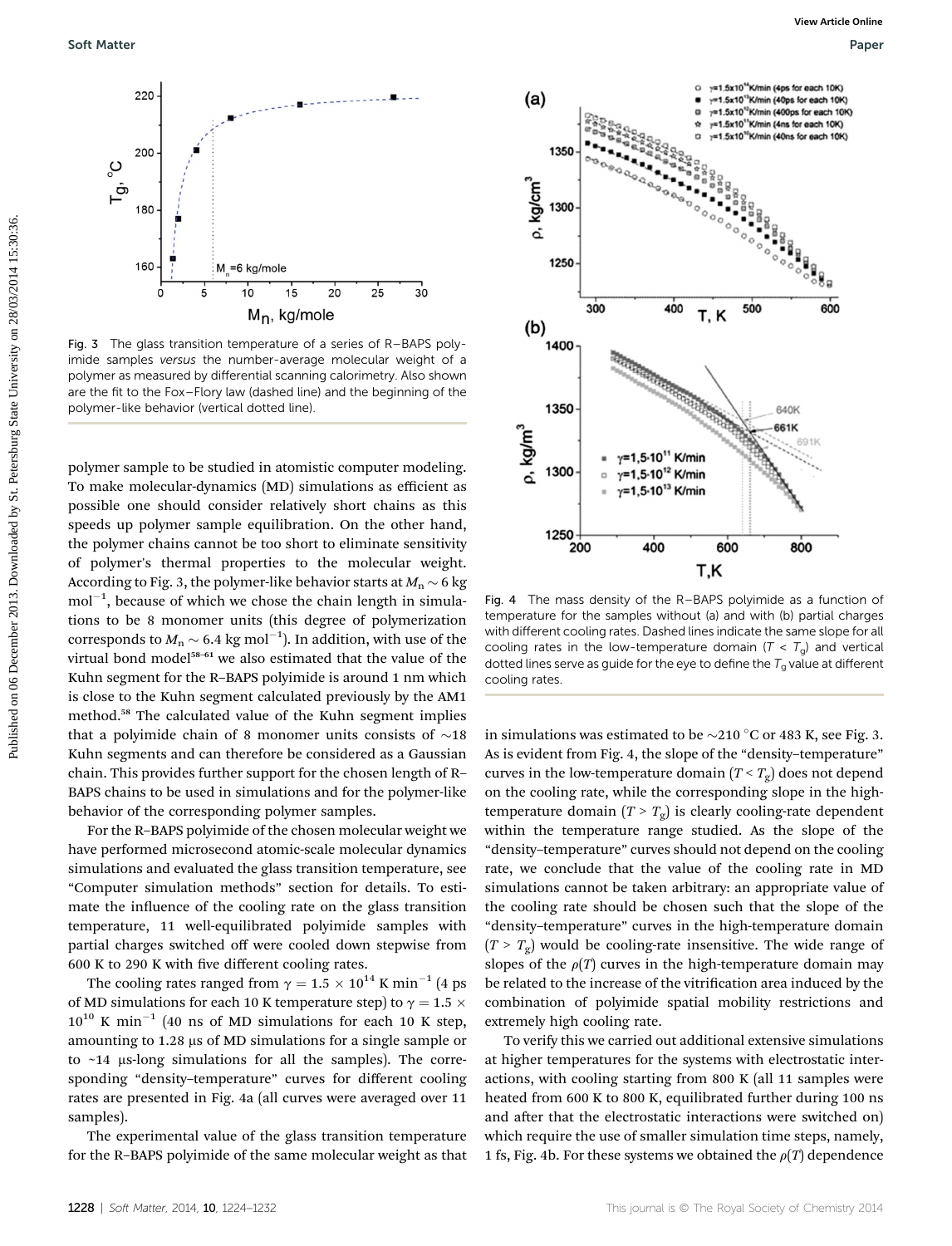for five cooling rates ( $\gamma = 1.5 \times 10^{11}$ , 7.5  $\times 10^{11}$ , 1.5  $\times 10^{12}$ ,  $7.5 \times 10^{12}, 1.5 \times 10^{13}$  K  $\rm{min}^{-1})$  and calculated  $T_{\rm g}$  values, Fig. 4b and 5. Smaller cooling rates are computationally too expensive as the electrostatic interactions in the system are handled with the use of the particle-mesh Ewald method, slowing down MD simulations by a factor of  $3.^{45}$ 

Fig. 4 indicates that for the samples without electrostatic interactions the slope of  $\rho(T)$ -curves at  $T > T_g$  tends to reach saturation when the cooling rate approaches  $\gamma = 1.5 \times 10^{10}$  K  $min^{-1}$ . However, to see whether such saturation is indeed achieved one has to perform the cooling of polyimide samples with an even slower rate of  $1.5 \times 10^9$  K min<sup>-1</sup> which is currently not feasible as it requires  $\sim$ 13 µs of MD simulations for each sample. As we demonstrate below, the dependence of the  $\rho(T)$ curves at  $T > T_g$  on the cooling rate leads to uncertainty in evaluation of  $T_{\varrho}$ .

For the samples with electrostatic interactions the slope of  $\rho(T)$ -curves at  $T > T_g$  are the same in the range 750–800 K at  $\gamma =$  $1.5 \times 10^{11}$  K min<sup>-1</sup> and  $\gamma = 1.5 \times 10^{12}$  K min<sup>-1</sup>, Fig. 4b.<br>The glace transition temperature was determined from

The glass transition temperature was determined from the  $\rho(T)$ -curves as follows. The linear fit was applied to the  $\rho(T)$ curves in the high-temperature domain  $(T > T_g)$  and in the lowtemperature domain  $(T < T_g)$ . The intersection of the two straight lines defined the glass transition temperature. The results are summarized in Fig. 5. In Fig. 5 we plot these values of  $T_g$  as a function of the cooling rate  $\gamma$ . As the cooling rate in MD simulations is several orders of magnitude larger than that in the experiment, the glass transition temperature measured in simulations is also larger. This effect has been well documented in a number of previous studies.<sup>25</sup>–<sup>28</sup> As seen from Fig. 5, the  $\gamma$ -dependence of  $T_g$  can be approximated by the logarithmic function of the well-known form<sup>29,36,39-41,62</sup>

$$
T_g(\gamma) = T_0 - \frac{B}{\log(A\gamma)},\tag{2}
$$

where A and B are polymer-dependent constants and  $T_0 = 483$  K is the glass transition temperature at an infinitely slow  $(i.e.$ 

700

680

660

640

 $\times$ 

experimental) cooling rate which perfectly corresponds to the experimental value for the same molecular weight (see, Fig. 3). We note that the logarithmic dependence given by eqn (2) was reported in several computational studies, e.g. for amorphous polystyrene melts<sup>39</sup> where the cooling rate was varied in the range  $\gamma = 3 \times 10^{11}$  to  $6 \times 10^{13}$  K min<sup>-1</sup>.<br>Thus, our findings demonstrate that

Thus, our findings demonstrate that the calculation of  $T_g$ should be employed with great caution for verification of the polyimide computational models against experimental data: in addition to the well-known influence of the cooling rate on the glass-transition temperatures, correct definition of  $T_g$  in simulation depends not only on the method of calculation<sup>63</sup> but also requires cooling that starts from very high temperatures (no less than 800 K for considered polyimides) and evaluation of the appropriate cooling rate to make sure that the slope of the "density–temperature" curves in the high-temperature domain is insensitive to the cooling rate, otherwise the errors in the  $T_{\gamma}$ evaluation become undefined.<sup>63</sup> Taken together, one can conclude that the glass transition temperature is not suitable for verification of computational models against experimental data since extremely high CPU resources are required. As we proceed to show in the next section, measuring the coefficient of thermal expansion of glassy polyimides provides a much more reasonable way to do such a verification. **Puer West Cass to**  $\sim$  **15.**  $\times$  10<sup>2</sup>, 15.  $\times$  10<sup>2</sup>, 15.  $\times$  10<sup>2</sup>, expressed by State University on December 2013. Download by State University of the University of Cass Case University of Case University of Case Un

The density–temperature curves for both polyimide samples with and without partial charges are shown in Fig. 6 (we note that the cooling rate was the same for both systems,  $\gamma = 1.5 \times$  $10^{11}$  K min<sup>-1</sup>). As seen from Fig. 6, switching the partial charges on leads to a remarkable increase in the glass transition temperature:  $T_{\rm g}$  = 640 K and  $T_{\rm g}$  = 459 K for the samples with and without electrostatic interactions, respectively.

The observed difference in the glass transition temperature can be understood in terms of strong intra- and intermolecular interactions in the system due to the presence of sulphone groups with relatively large partial charges: such interactions partly arrest mobility of the polyimide chains, so that the transition to the glassy state occurs at a higher temperature.<sup>38,42</sup>



1400

1350

1300

1250

p, kg/m<sup>3</sup>

Fig. 5 The glass transition temperature versus cooling rate  $\gamma$  as measured from atomic-scale MD simulations (squares). Shown are the results for the R–BAPS samples with partial charges switched on. The solid line corresponds to fitting with the use of eqn (2) with the following set of parameters:  $A = 7.0 \times 10^{-20}$  min K<sup>-1</sup>, B = 1250 K, and  $T_0 = 483$  K.

1,00E+013

 $\gamma$ , K/min

2,00E+013

This journal is © The Royal Society of Chemistry 2014 Soft Matter, 2014, 10, 1224–1232 | 1229

without partial charges

with partial charges

Tg=640K

acocodores

 $\Box$ 

Ta=459K

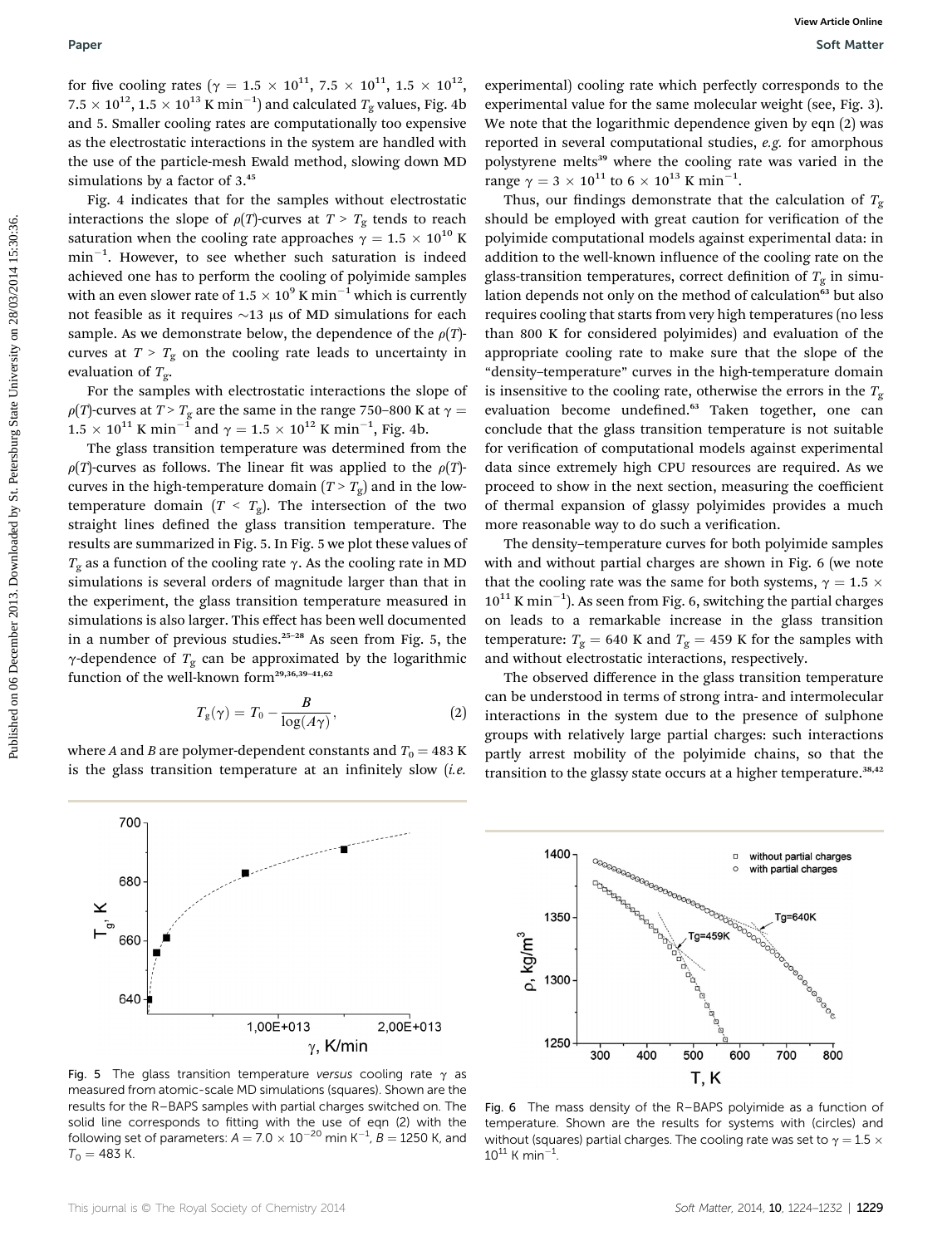#### The coefficient of thermal expansion

Experimentally, the coefficient of linear thermal expansion, CLTE, was first measured with the use of linear dilatometry, see "Experimental methods" section for details. The temperature dependence of the volumetric coefficient of temperature expansion, CTE, was recalculated then from the CLTE. The experimental results are presented in Table 1.

On the computational side, the volumetric thermal expansion coefficient CTE can be calculated from the dependence of the sample volume (or the mass density) on temperature in the low-temperature domain  $(T < T_g)$ . At low temperatures the CTE is defined as

$$
CTE = \frac{1}{V_0} \left(\frac{dV}{dT}\right)_p, \tag{3}
$$

where  $V_0$  is the sample volume at a low temperature and  $(dV/$  $dT$ <sub>p</sub> is the derivative of volume with respect to temperature at constant pressure. In other words, the CTE is defined by the slope of  $V(T)$ -curves at  $T < T_g$ . As demonstrated in the previous section, the slope of  $\rho(T)$ -curves (and correspondingly  $V(T)$ curves) does not depend on the cooling rate in the lowtemperature domain, see Fig. 4. Therefore, one can expect that CTE would be a much more reasonable characteristic for comparison with the experiment as compared to the glass transition temperature.

The dependence of the R–BAPS sample volume and of the CTE on temperature is shown in Fig. 7a for the samples with and without partial charges; the cooling rate was set to  $\gamma = 1.5 \times$  $10^{11}$  K min<sup>-1</sup>. The average values of the thermal expansion coefficient are given in Table 1 for both experiment and

Table 1 The average values of CTE (from MD simulations and experiment) for the samples of R–BAPS and EXTEM™ polyimides with and without electrostatic interactions. The averaging is performed over the temperature range from 370 K to 410 K

|                                                     | $R$ -BAPS, $K^{-1}$  | EXTEMTM, $K^{-1}$                                               |
|-----------------------------------------------------|----------------------|-----------------------------------------------------------------|
| Experiment                                          | $1.1 \times 10^{-4}$ | $1.5\times10^{-4}\:\mathrm{(ref.\,[64])}$<br>$2.1\times10^{-4}$ |
| MD simulations, partial<br>charges are switched off | $2.6 \times 10^{-4}$ |                                                                 |
| MD simulations, full<br>electrostatics              | $1.2 \times 10^{-4}$ | $1.4 \times 10^{-4}$                                            |

computer simulations; the averaging was done over a rather narrow range of temperatures (370–410 K). It is seen that the computational value of CTE for the R–BAPS samples with full electrostatics is in very good agreement with experimental data, while the value of CTE for the samples with partial charges switched off is considerably overestimated, see Table 1. This is one of the key results of the present study. First of all, the excellent agreement with experiment verifies our computational R–BAPS polyimide model in general and its partial charges in particular. Second, our findings stress a crucial role of electrostatic interactions in thermal properties of heat-resistant polyimides with sulphone groups in their monomer units: setting the partial charges to zero leads to essentially incorrect theoretical predictions for the volumetric thermal expansion coef ficient, see Table 1.

Remarkably, both conclusions are most likely of generic nature. To check this we repeated our simulations and CTE calculations for the commercial heat-resistant polyimide EXTEM™, another representative of polyimides with sulphone



Fig. 8 Snapshot of an equilibrated configuration (after 1.5  $\mu$ s of atomistic MD simulations) of a nanocomposite based on an R–BAPS polyimide and a single-wall carbon nanotube (colored by blue).



Fig. 7 The sample volume as a function of temperature in the low-temperature domain ( $T < T_g$ ) for (a) R-BAPS and (b) EXTEM™ polyimide samples with and without electrostatic interactions (in both cases the cooling rate was set to  $\gamma = 1.5 \times 10^{11}$  K min<sup>-1</sup>).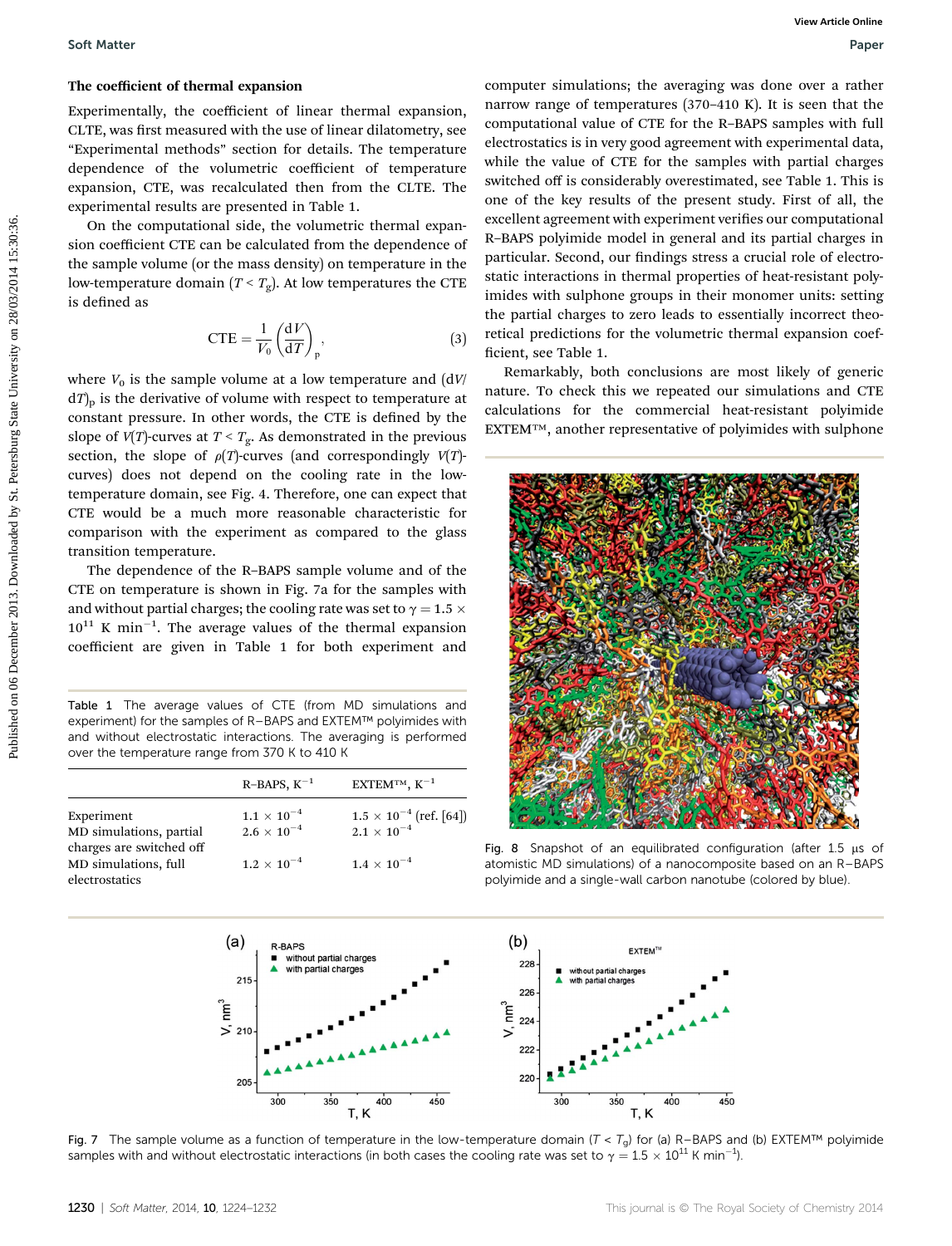groups in the backbone, see Fig. 1 and "Computer simulation methods" section for the chemical structure of the monomer unit of EXTEM™ and for the details of simulations. The corresponding dependence of the EXTEM™ sample volume on temperature and the average values of CTE are presented in Fig. 7b and Table 1, respectively. Again, one can witness very good agreement between the results of MD simulations and of the experiment<sup>62</sup> when the electrostatic interactions in the system are properly accounted for.

The polyimide's computational model validated extensively in this study along with developed simulation protocols is very promising for follow-up studies of thermoplastic nanocomposite materials. As an illustration of our ongoing simulation studies, in Fig. 8 we show a snapshot of a well-equilibrated composite sample based on the R–BAPS polyimide with a single-wall carbon nanotube as a filler. The results of these studies will be reported in our forthcoming publications.

# **Conclusions**

Polyimides represent a very important class of industrial polymer materials mostly due to their excellent heat-resistant properties. Therefore, theoretical models developed for polyimides have to reproduce their thermal properties as accurate as possible. In this study we employ a combination of experimental and computer modeling methods to identify a thermal characteristic to be preferably used for calibrating computational models via comparison with experimental data. For this purpose we chose R–BAPS, a polyimide with an oxidized sulphone group in the monomer unit. The presence of the sulphone group makes atomic-scale molecular dynamics simulations of the R–BAPS polyimide particularly challenging as polyimide's partial charges are substantial and cannot be neglected. **Puer West State on 06 December 2013.** Set we consider the published on 06 December 2013. Download and the properties the respectively. Again the properties the set of the set of the set of the set of the set of the set of

Despite the fact that the glass transition temperature,  $T_{\text{g}}$ , is widely used for verification of theoretical models of glassy polymers, our findings clearly demonstrate that one should be careful to employ it for validation of MD simulations of polyimides. The main reason for that is in dramatic difference (up to 10 orders of magnitude) in cooling rates used in simulations and experiments, resulting in cooling-rate sensitivity of the computational value of  $T_{\rm g}$ . What is more, the slope of the "density–temperature" curves in the high-temperature domain  $(T > T<sub>g</sub>)$  may also depend on the cooling rate making errors in the evaluation of undefined  $T_{\rm g}$ . Moreover, the temperature of glass transition may depend on the method of its evaluation.<sup>62</sup> Therefore, when using the glass transition temperature for comparison of simulation results with experimental data, one has to make sure first that the slope of  $\rho(T)$ -curves is not coolingrate dependent. We would like to mention another possible way for calculating the glass transition temperature of a polymer that does not involve cooling down with a pre-defined thermal routine. A typical representative of such methods is direct Monte Carlo simulations with a progressive decrease of temperature, which allows us to achieve system equilibration at any given T. In this case the calculated values of  $T_{\rm g}$  correspond

to an infinitely slow cooling rate;<sup>65</sup> we plan to carry out such simulations in our forthcoming studies.

As an alternative to the glass transition temperature, we propose to use the coefficient of thermal expansion, CTE, for verification of computational models. This quantity is determined by the slope of the "volume–temperature" curve in the low-temperature domain  $(T < T_g)$ ; the slope was shown to be insensitive to the cooling rate which allows us to overcome the cooling-rate related issues typical for the glass transition temperature. Indeed, our results for the coefficient of thermal expansion, being cooling-rate independent, agree very well with experimental data, verifying thereby the computational model developed for the R–BAPS polyimide.

Finally, we also demonstrated that partial charges are essential for a proper description of the R–BAPS polyimide: switching the charges off resulted in disagreement with experimental data on the coefficient of thermal expansion. This conclusion is most likely of generic nature and should hold for other polyimides with a similar chemical structure. In particular, we confirmed it for the commercial polyimide EXTEM™, another representative of polyimides with oxidized sulphone groups in the backbone.

# Acknowledgements

This study was carried out under the financial support of the Russian Ministry of Education and Science (State Agreements no. 8023 and no. 8645 and State Contract no. 16.523.12.3001 (Joint Russia-EU "COMPNANOCOMP" project within the FP7 framework)) and megagrant of the Government of the Russian Federation, application 2013-220-04-006. The simulations have been performed using the computational resources of the Institute of Macromolecular Compounds, Russian Academy of Sciences, and the Chebyshev and Lomonosov supercomputers at Moscow State University.

# Notes and references

- 1 M. I. Bessonov, M. M. Koton, V. V. Kudryavtsev and L. A. Laius, Polyimides – thermally stable polymers, Consultants Bureau, New York, 1987.
- 2 M. J. M. Abadie and A. L. Rusanov, Practical Guide to Polyimides, Smithers Rapra Technology Limited, Shawbury, 2007.
- 3 V. E. Yudin and V. M. Svetlichnyi, Russ. J. Gen. Chem., 2010, 80, 2157.
- 4 V. E. Yudin, G. M. Divoux, J. U. Otaigbe and V. M. Svetlichnyi, Polymer, 2005, 46, 10866.
- 5 S. Neyertz, Soft Mater., 2007, 4, 15.
- 6 J. Xia, S. Liu, P. K. Pallathadka, M. L. Chng and T. Chung, Ind. Eng. Chem. Res., 2010, 49, 12014.
- 7 R. Zhang and W. L. Mattice, J. Membr. Sci., 1995, 108, 15.
- 8 D. Hofmann, L. Fritz, J. Ulbrich and D. Paul, Comput. Theor. Polym. Sci., 2000, 10, 419.
- 9 S. Neyertz and D. Brown, Macromolecules, 2008, 41, 2711.
- 10 M. Heuchel, D. Hofmann and P. Pullumbi, Macromolecules, 2004, 37, 201.